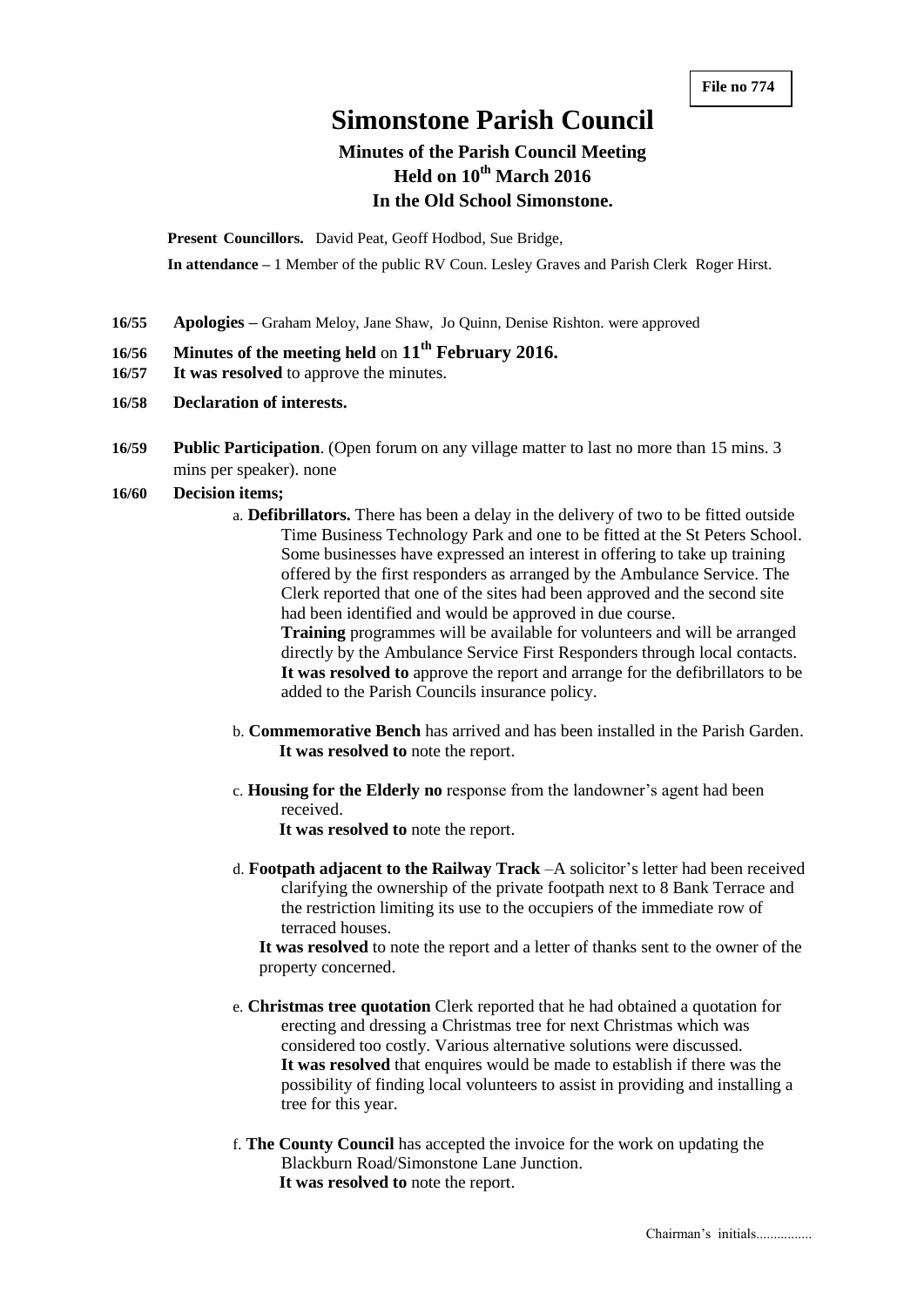- a. **Working party** reports;
	- i **Coun Bridge** reported that progress was being made on the design of posters for the performance on the  $20<sup>th</sup>$  May of "The Professor of Adventure" and they will be available shortly. Arrangements were discussed for the evening. The Chairman reported that the Scout troop will assist in setting up the hall from 6pm and members to arrive by7.00pm to help manage the event for the play to start at 7.30pm.
		- **It was resolved** to approve the report**.**
	- ii **Coach day trip**  members discussed having a coach trip for villagers to visit a place of interest.

**It was resolved** that suggestions be considered at the next Parish Council meeting

# **16/62 Matters raised by members**

a. **Coun Peat requested that** the date for the Annual meeting be changed to the 19<sup>th</sup> May.

It was resolved to change the date to the  $19<sup>th</sup>$  May.

- b. **Coun Hodbod**  reported that a local business was applying for a change of use to allow the sale of alcohol. He expressed his concern about the disturbance to nearby residents and lack of parking facilities causing traffic congestion. **It was resolved** to note the report.
- c. **Coun. Meloy** Village fete use of land Fountains Ave Green. **It was resolved to** agree to its use.
- **16/63 Governance review** the following documents were reviewed;
	- a. **Standing orders**
	- b. **Code of conduct**
	- c. **Asset register**
	- d. **It was resolved** that the above documents be approved.

### **16/64 Correspondence items**

# a. **The Queen's 90th Birthday celebrations.**

- i It was reported that the Local Scouts and Guide Guides were playing a role by supporting the "Tidy up your locality initiative". **It was resolved** to note the report
	- ii Celebration mementoes for St Peter's School primary children.
	- iii **It was resolved** to provide a memento for the children who attend the school in
		- Simonstone in the form of a medallion.

iv

#### **16/65 Reports Chairman**

- i Parish Walk from the Parish Garden at 2pm on 30th April to the site of the 1643 Battle of Read Bridge lead by local historian Mr Jeffery.
- ii 5th June Civic Sunday Read Bowling club has been booked for 11.30am for a reception following the Civic Service at St Peters Church.
- b. 3rd December from lunchtime for Retired folks Christmas buffet. The Entertainer is able to attend if requested; members need to decide if the Buffet/ afternoon tea is to be held.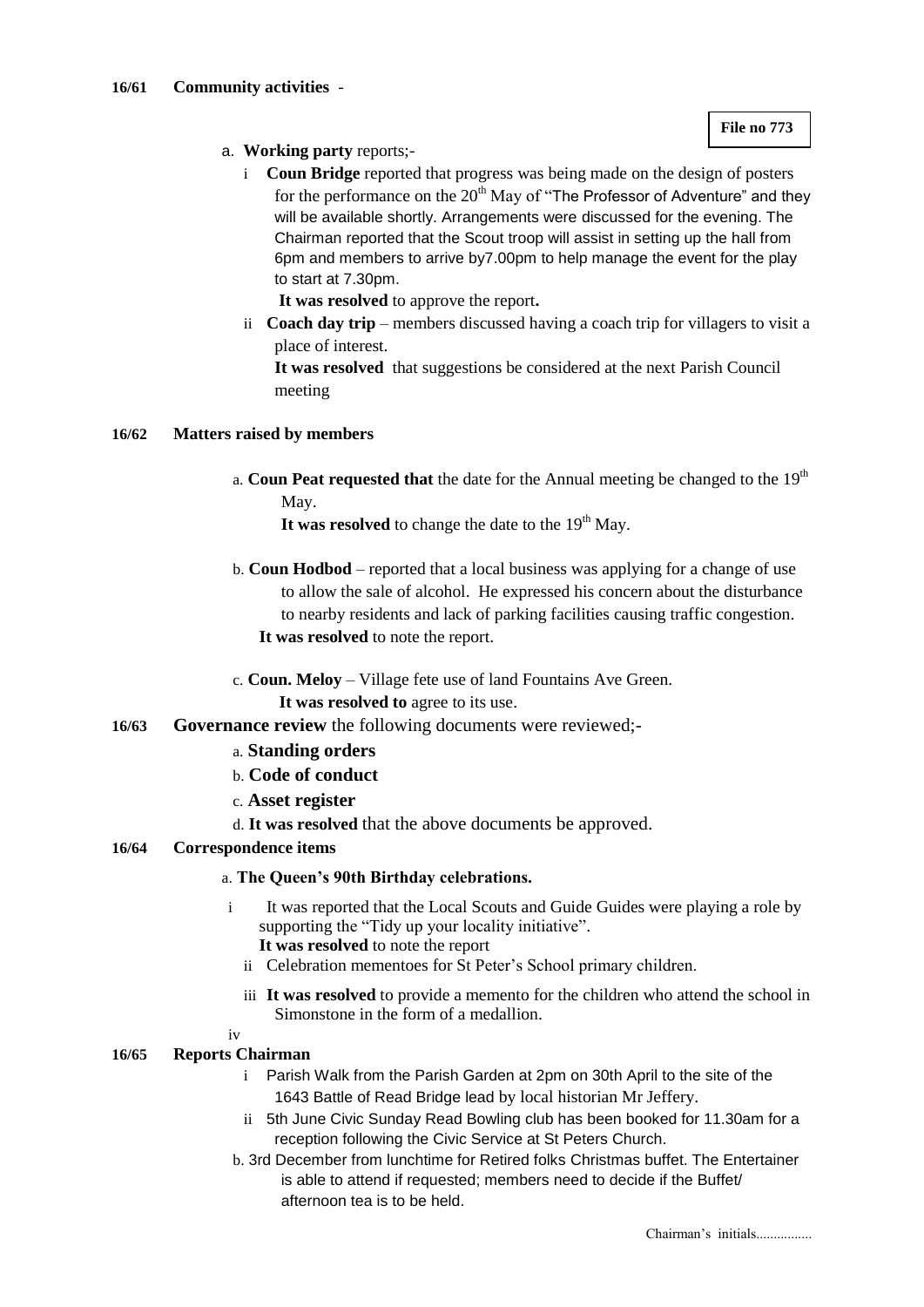**File no 772**

# **16/66 Meeting with the St Peter's School Head** and Chairman of the Governors.

- a. The Parish Clerk gave a resume' of recent matters of mutual interest;
	- b. Defibrillators at St Peters Church (and Time Business Park). The School will install the defibrillator, monitor it and coordinate training volunteers through John Aizlewood.
	- c. Martholme to Gooseleach wood footpath progress report.
	- d. Invitations for members to attend a Munchable Lunch made by the children on the 23<sup>rd</sup> March
	- e. Civil War Battle of Read Bridge 1643 walk.
	- f. The Parish Council was invited to take part in the School fete and provide a stall.
- **16/67 Martholme Greenway –** a report had been circulated. It reported that the Group had been successful in that they had been offered a chance of funding from Tesco due to the recent legislation affecting the sale of plastic bags.

**It was resolved to** note the report.

16/68 LCC Closure of Sabden Road, Back Lane, and Simonstone Road between 29<sup>th</sup> February and 4<sup>th</sup> March between 9.30 and 3.30 pm. for necessary repairs.

**It was resolved to** note the report

#### **16/69 RVBC**

- a. **Lunch Clubs meeting**  $26<sup>th</sup>$  February 10am Clitheroe Council Chamber No one able to attend...
- b. **Grant of £3000** per parish was offered. Members considered options and decided to make an application to buy a SpiD to avoid hiring one .
	- **It was resolved that prices for** a Spid be obtained for the nest meeting.

#### **16/70 CPRE**

## a. **Planning Training Event** – 15th March 2016 County Hall

**It was resolved** Couns. Jayne Shaw and Sue Bridge to report on the course at the next Parish Council meeting

# **16/71 Accounts to be paid.**

| i IR Hirst     | <b>Salary</b>      | 492.60 |
|----------------|--------------------|--------|
| ii HMRC        | Tax                | 123.20 |
| iii <b>PSS</b> | <b>Expenses</b>    | 130.67 |
| iv Eon         | <b>Electricity</b> | 15.55. |
|                |                    |        |

**It was resolved to** pay the above accounts

#### **16/72 Village Halls Association**

a. The Clerk attended the meeting on the  $1<sup>st</sup>$  March. The following matters were discussed;-

- i A resume of the types of public building used by communities in the members villages.
- ii Funding applications to encourage community activities and the use of village facilities.
- iii Future events aimed at increasing greater community cohesion especially in rural communities by the provision of activities. E.g. Luncheon clubs. Health and fitness events and Social activities.
- iv Consideration of ideas to assist the management of halls and increase the membership of the association.